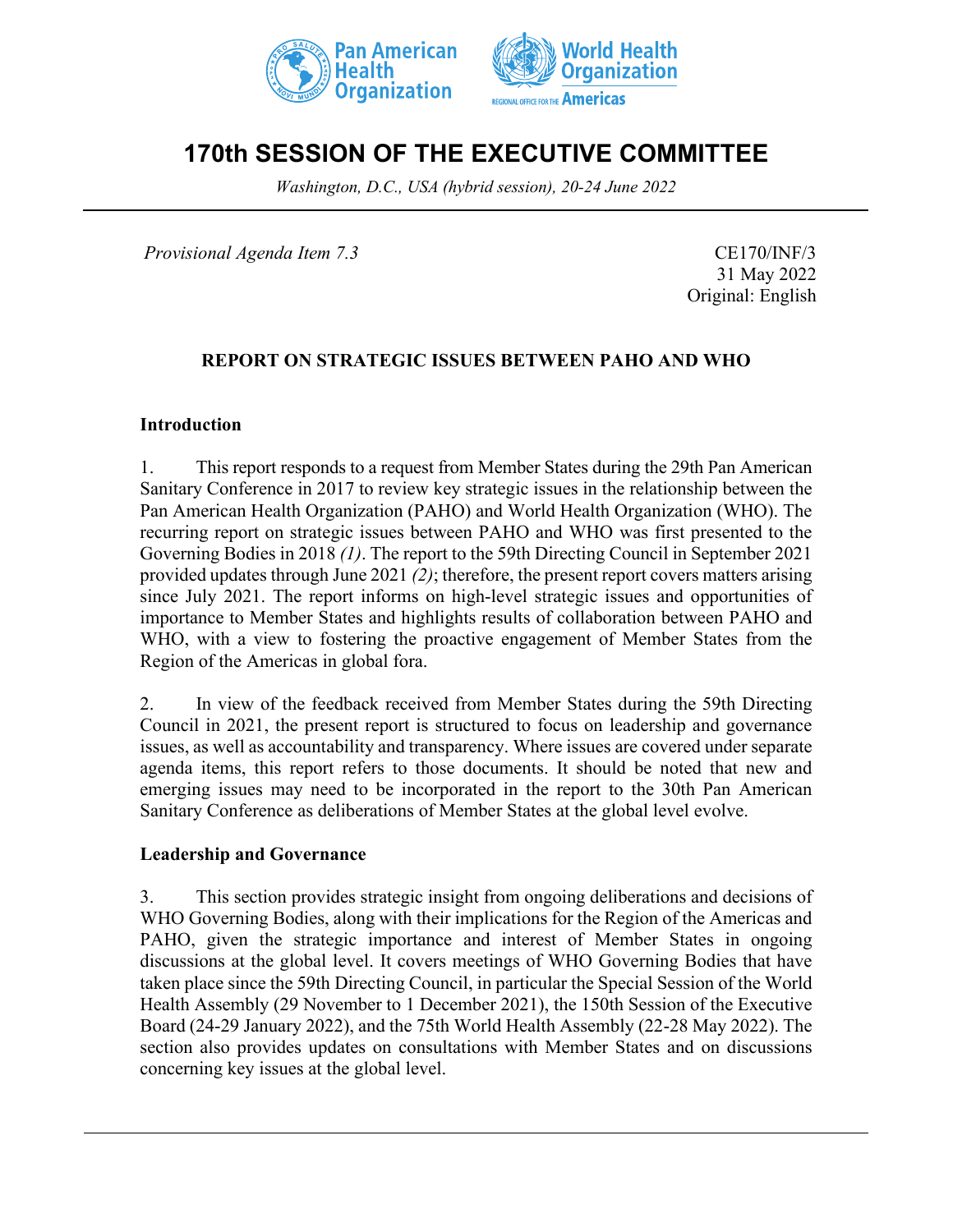4. The Pan American Sanitary Bureau (PASB) stands ready to support Member States as necessary to encourage their participation and engagement in future discussions and consultations regarding strategic leadership and governance with far-reaching impact across the Organization, and to promote greater transparency. One key overarching logistical issue is the scheduling of global meetings at times that are not conducive to the active participation of Member States, especially for those located in the time zones of the Region of the Americas. PASB advocates for a more equitable balance in this regard, both within the strategic and technical networks and at the senior management level.

#### *Strengthening WHO Preparedness and Response to Health Emergencies*

5. The Member States Working Group on Strengthening WHO Preparedness and Response to Health Emergencies (WGPR) was established pursuant to Resolution WHA74.7 *(3)*, with a mandate further expanded by Decision WHA74(16) *(4)*. The latter mandate was fulfilled with the submission of the Report of the WGPR (Document SSA2/3) to the Special Session of the World Health Assembly, in November 2021 *(5)*, which was adopted by consensus by the WGPR and welcomed by the World Health Assembly. The WGPR presented its interim report, including its Programme of Work until the 75th World Health Assembly, to the 150th Session of the Executive Board *(6)*.

6. The WGPR Bureau drafted the final report, which was presented in the 75th World Health Assembly. This report of the WGPR is based on: *a)* exchanges among Member States during formal and informal WGPR meetings; *b)* the information posted on the Dashboard of COVID-[1](#page-1-0)9 Related Recommendations;<sup>1</sup> and *c*) the results of an online survey for Member States and stakeholders<sup>[2](#page-1-1)</sup> (launched by the WGPR Bureau in December 2021) to prioritize recommendations to be addressed by the WGPR.

7. In parallel with the WGPR, through the adoption of Decision SSA2(5) *(7)*, WHO Member States decided to establish the Intergovernmental Negotiating Body (INB) to draft and negotiate a WHO convention, agreement, or other international instrument on pandemic prevention, preparedness, and response. Member States appointed two co-chairs for the INB (from The Netherlands and South Africa) and four vice-chairs representing the remaining WHO Regions, including one from Brazil in representation of the Americas.

8. The future of governance in preparing for and responding to health emergencies is also intertwined with: the prospective formation of a Standing Committee on Pandemic and Emergency Preparedness and Response *(8)*; the work of the Member States' Working

<span id="page-1-0"></span><sup>1</sup> The WHO Dashboard of COVID-19 Related Recommendations is available at: [https://app.powerbi.com/view?r=eyJrIjoiODgyYjRmZjQtN2UyNi00NGE4LTg1YzMtYzE2OGFhZjBiYz](https://app.powerbi.com/view?r=eyJrIjoiODgyYjRmZjQtN2UyNi00NGE4LTg1YzMtYzE2OGFhZjBiYzFjIiwidCI6ImY2MTBjMGI3LWJkMjQtNGIzOS04MTBiLTNkYzI4MGFmYjU5MCIsImMiOjh9&pageName=ReportSection729b5bf5a0b579e86134) [FjIiwidCI6ImY2MTBjMGI3LWJkMjQtNGIzOS04MTBiLTNkYzI4MGFmYjU5MCIsImMiOjh9&page](https://app.powerbi.com/view?r=eyJrIjoiODgyYjRmZjQtN2UyNi00NGE4LTg1YzMtYzE2OGFhZjBiYzFjIiwidCI6ImY2MTBjMGI3LWJkMjQtNGIzOS04MTBiLTNkYzI4MGFmYjU5MCIsImMiOjh9&pageName=ReportSection729b5bf5a0b579e86134) [Name=ReportSection729b5bf5a0b579e86134.](https://app.powerbi.com/view?r=eyJrIjoiODgyYjRmZjQtN2UyNi00NGE4LTg1YzMtYzE2OGFhZjBiYzFjIiwidCI6ImY2MTBjMGI3LWJkMjQtNGIzOS04MTBiLTNkYzI4MGFmYjU5MCIsImMiOjh9&pageName=ReportSection729b5bf5a0b579e86134)

<span id="page-1-1"></span> $2$  The results of the WGPR survey are available at: [https://app.powerbi.com/view?r=eyJrIjoiYzA5NWMyYjQtNDlmNi00MGIwLWJhNWMtYTY0ZjQzMz](https://app.powerbi.com/view?r=eyJrIjoiYzA5NWMyYjQtNDlmNi00MGIwLWJhNWMtYTY0ZjQzMzdmNmZjIiwidCI6ImY2MTBjMGI3LWJkMjQtNGIzOS04MTBiLTNkYzI4MGFmYjU5MCIsImMiOjh9) [dmNmZjIiwidCI6ImY2MTBjMGI3LWJkMjQtNGIzOS04MTBiLTNkYzI4MGFmYjU5MCIsImMiOjh9.](https://app.powerbi.com/view?r=eyJrIjoiYzA5NWMyYjQtNDlmNi00MGIwLWJhNWMtYTY0ZjQzMzdmNmZjIiwidCI6ImY2MTBjMGI3LWJkMjQtNGIzOS04MTBiLTNkYzI4MGFmYjU5MCIsImMiOjh9)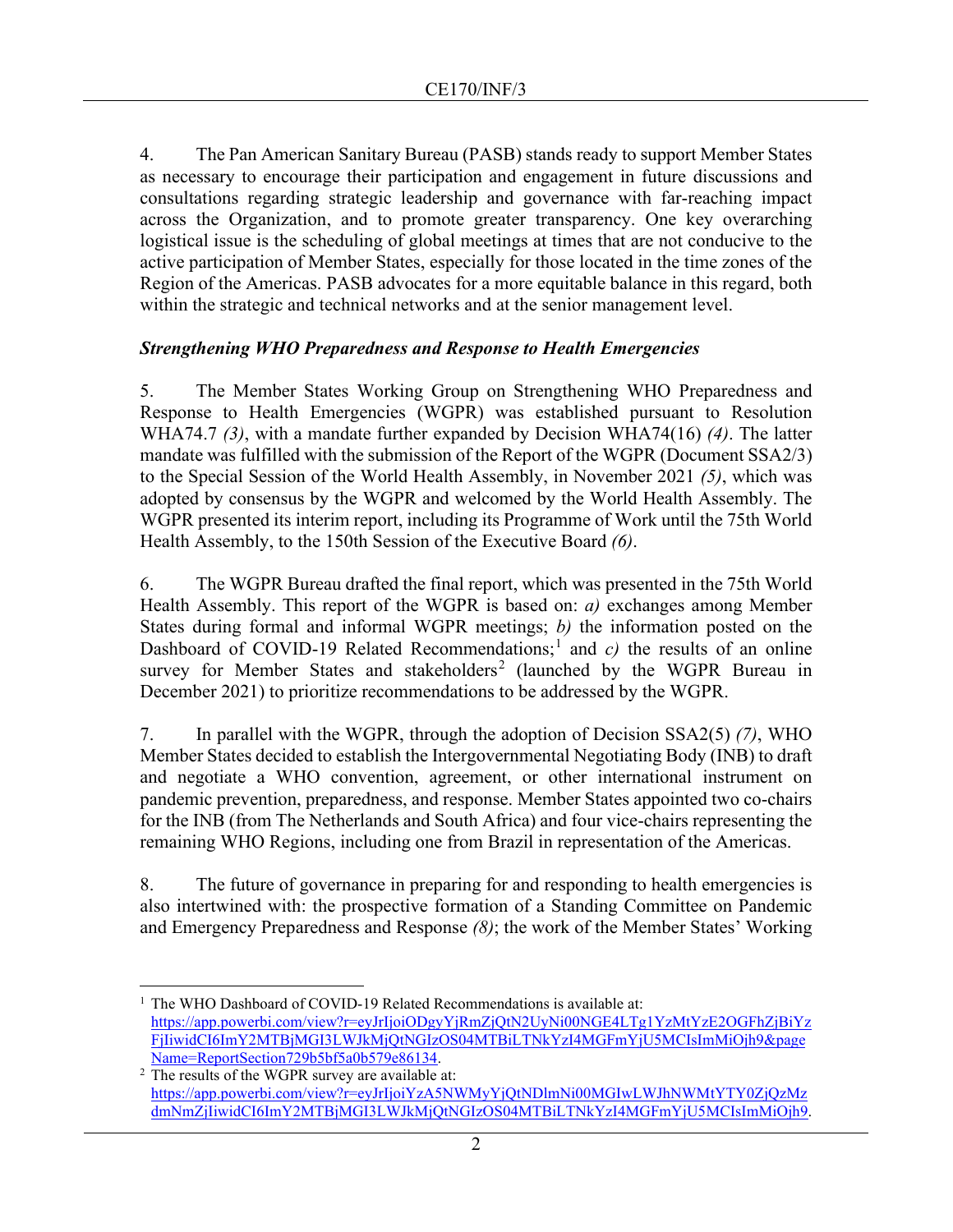Group on Sustainable Financing  $(WGSF);$ <sup>[3](#page-2-0)</sup> and discussions and deliberations of the 75th World Health Assembly related to the concept note, published by the WHO Secretariat on 24 March 2022, on Strengthening the Global Architecture of Health Emergency Preparedness, Response and Resilience *(9)*. The ongoing deliberations led by Member States at global level to reshape global health architecture have, by definition, global breadth and implications *(10)*. At the regional level, these deliberations may lead to useful forward actions ensuing from the 75th World Health Assembly and may allow PASB to deliver more effective cooperation to PAHO Member States.

## *Strategic Planning and Budgeting*

9. At the 150th Session of the Executive Board, WHO presented the draft proposal for the extension of the 13th General Programme of Work (GPW 13) from an end date of 2023 to 2025 *(11)*, along with revisions to the WHO Programme budget 2022-2023 (WHO PB 22-23) *(12)*. The proposed GPW 13 extension, requested in resolution WHA74.3 *(13)*, will harmonize the planning cycle of WHO with that of other United Nations agencies and with the PAHO Strategic Plan 2020-2025 *(14)*. The extension will also further facilitate the programmatic and budgetary alignment between PAHO and WHO, which will be key for implementation, monitoring, assessment, and reporting during the 2024-2025 biennium. For the 75th World Health Assembly, WHO has adopted the recommendations of the Executive Board to extend the GPW 13 *(15).*

10. Regarding the WHO PB 22-23 revisions, the document presented to the 75th World Health Assembly included an additional US\$  $604.4$  $604.4$  $604.4$  million<sup>4</sup> (14% increase) over the total approved WHO PB 22-23. In terms of the increase by WHO strategic priority, 67% of the increase is concentrated in strategic priority 2 (one billion more people better protected from health emergencies), 15% in strategic priority 1 (one billion more people benefiting from universal health coverage), and 13% in strategic priority 4 (more effective and efficient WHO providing better support to countries). Strategic priority 3 (one billion more people enjoying better health and well-being) has the least significant increase of the four strategic priorities, with 5%. More information is provided in the Proposed revision to the Programme budget 2022-2023 *(16)* and Program Budget of the Pan American Health Organization 2022-2023: Proposed Amendments *(17)*.

11. In the case of PAHO, the revision includes an increase in the WHO allocation (budget space) to the Regional Office for the Americas (AMRO) of \$39.5 million, thereby increasing the allocation to the Region from \$252.6 million to \$292.1 million (a 35% increase compared with the 2020-2021 biennium allocation).

12. The revision of these documents provides an opportunity to respond to relevant recommendations of various reviews on enhancing emergency preparedness and response,

<span id="page-2-0"></span> $3$  The web page of the Working Group on Sustainable Financing can be accessed at:

<span id="page-2-1"></span>[https://apps.who.int/gb/wgsf/.](https://apps.who.int/gb/wgsf/) 4 Unless otherwise indicated, all monetary figures in this report are expressed in United States dollars.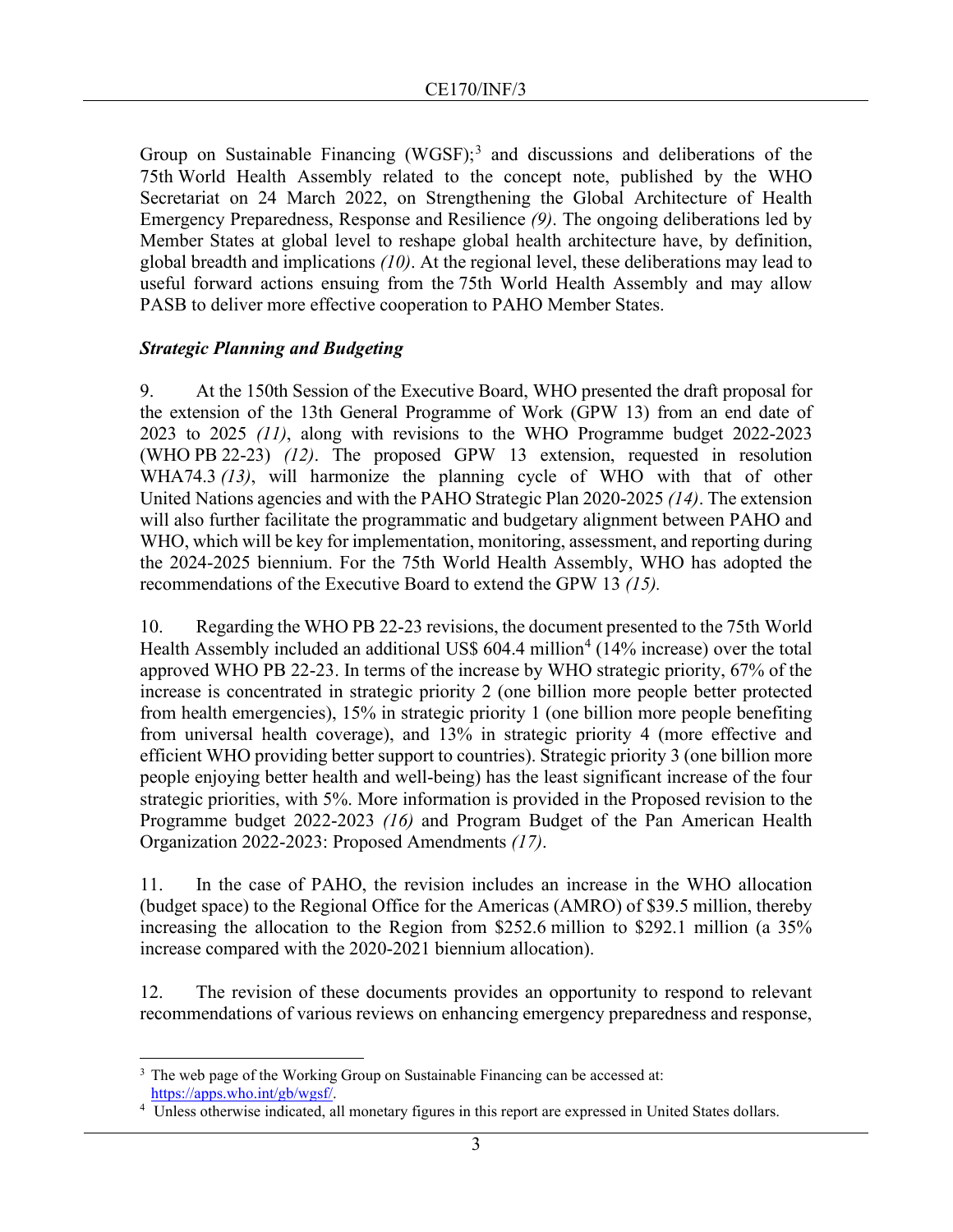which were not fully included when the WHO PB 22-23 was approved. Member States and PASB have provided input for the improvement of these documents (e.g., prioritization and alignment of indicators). Consultations with Member States between the Executive Board and the World Health Assembly allowed for further opportunities to present additional input and experiences from countries and the Region.

## *Sustainable Financing*

13. Member States received an update on the deliberations of the Working Group on Sustainable Financing at the 59th Directing Council in September 2021 *(18)*. The WGSF was established by the Executive Board in January 2021 *(19)* to ensure that WHO has the necessary structures and capacities to fulfill its core functions. The objective of this briefing was to obtain feedback from the Directing Council on five questions that were integral to the financing of WHO. While significant progress was made by the WGSF during its fifth meeting from 13-15 December 2021, it did not reach consensus on the recommendations to the WHO Executive Board. In January 2022, the Executive Board, after considering the progress report of the WGSF *(20)* and recommendations of the 35th Programme, Budget and Administration Committee of the Executive Board, agreed to extend the mandate of the WGSF to continue its deliberations until the 75th World Health Assembly, in May 2022.

14. In addition to global consultations, PASB, in collaboration with WHO Secretariat and the Chair (Germany) and Vice-Chair (Mexico) of the WGSF, facilitated regional sessions in August 2021 and April 2022, which allowed Member States to be updated on global discussions and increased the Region's participation and engagement. Thanks to this participation, the proposed recommendations of the WGSF considered the regional perspective of Member States, including their concerns, in the final report to be presented to the World Health Assembly.

15. The WGSF held its seventh and final meeting from 25-27 April 2022. Member States reached consensus and a report with the final recommendations was presented to the 75th World Health Assembly, through the 36th Programme, Budget and Administration Committee *(21)*. In summary, Member States agreed on the goal of financing 50% of the base segment of the WHO Programme budget through assessed contributions by 2028-2029 or 2030-2031, at the latest. The first increase is scheduled for WHO PB 24-25, with a growth of 20% or \$192 million (from \$957 million) in assessed contributions above the approved 2022-2023 base budget. Member States also agreed that reforms in governance, together with initiatives to further strengthen transparency, efficiency, accountability, and compliance mechanisms within the Organization, must accompany any proposed increase in assessed contributions. In this regard, Member States will recommend the establishment of an agile task force to improve WHO budgetary, programmatic, and financing governance. Member States from the Region are encouraged to support and participate in the task force, as it is an opportunity to continue engaging with the WHO Secretariat and to share lessons learned and best practices at the global level.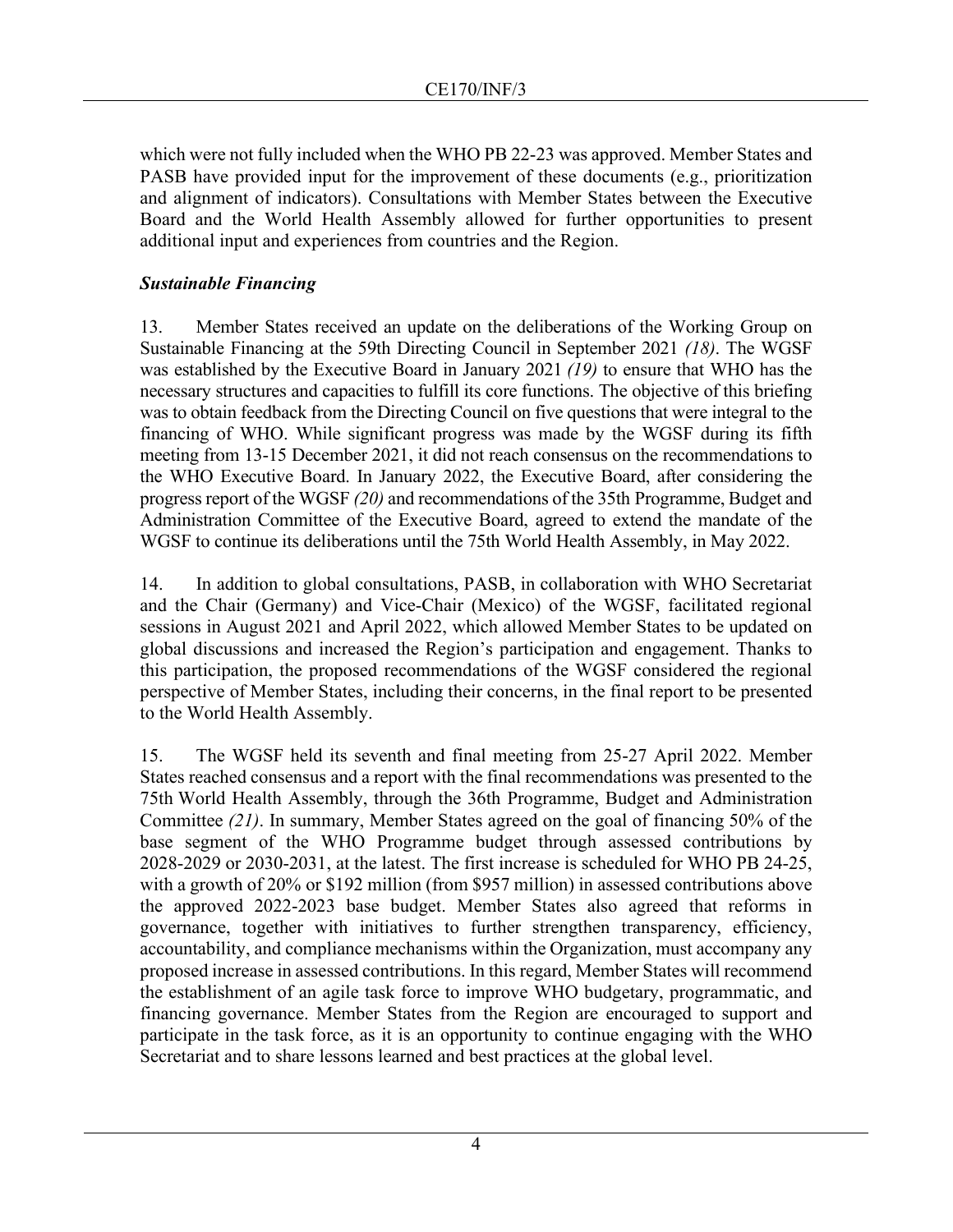### **Accountability and Transparency**

### *WHO Programme Budget Implementation*

16. The overall funding of the WHO PB 20-21, as of 31 December 2021, was \$7.9 billion (13[5](#page-4-0)% of the approved budget).<sup>5</sup> This is largely explained by the financing received for the emergency operations and appeals segment. Base programs were financed in the amount of \$3.8 billion (101% financing of the approved budget). The WHO PB 20-21 included a \$215.8 million approved budget for AMRO base programs. The amount of funds AMRO received for the biennium was \$159.9 million (74% of the approved budget). Of this amount, \$105.2 million were WHO flexible funds and \$54.7 million were voluntary contributions. Regarding WHO PB 22-23, as of March 2022, AMRO has received a level of financing equivalent to 46% (\$123.8 million) of the approved allocation, which is 30% (\$37 million) more than what AMRO received in the same period of 2020-2021.

17. Over the last three biennia there has been an increasing trend in financing the AMRO base budget, from 68% in 2016-2017 to 74% in 2020-2021. This is largely due to the ongoing collaboration between PAHO and WHO and the advocacy of PAHO Member States for an equitable distribution of WHO funds across WHO Headquarters and all regions. Nonetheless, AMRO continues to be the least funded among WHO major offices (regions and Headquarters). Ongoing efforts by WHO to mobilize more flexible funds and strengthen internal coordination mechanisms (engaging the regions) are key to improve financing of the approved WHO PB 22-23.

18. The WHO Results Report for the 2020-2021 biennium was presented to the 75th World Health Assembly *(22)*. PAHO actively participated in the end-of-biennium assessment of the WHO PB 20-21, especially regarding the completion of output scorecards. The scorecards show the contribution of the Region of the Americas toward achieving the outputs in the WHO Programme budget. Achievements, challenges, and lessons learned from the Region were documented in the major office scorecards and contributed to the overall global assessments. Country success stories demonstrating PAHO and WHO impact at country level were also presented.

19. Importantly, this assessment served as another opportunity to share the Region's wealth of experience in results-based management, especially regarding priority-setting and joint planning, monitoring, and assessment with Member States, while also contributing to and learning from the output scorecard methodology. PASB collaborated closely with the WHO Secretariat to ensure results of the regional implementation of the WHO PB 20-21 were appropriately reflected in the report to the 75th World Health Assembly and is sharing lessons learned from scorecard application with WHO. Further information on PAHO's end-of-biennium assessment is presented in the PAHO Results Report 2020-2021 *(23)*.

<span id="page-4-0"></span><sup>&</sup>lt;sup>5</sup> Updated figures from the WHO Programme Budget Portal, available at [http://open.who.int/2020-21/budget-and-financing/gpw-overview.](http://open.who.int/2020-21/budget-and-financing/gpw-overview)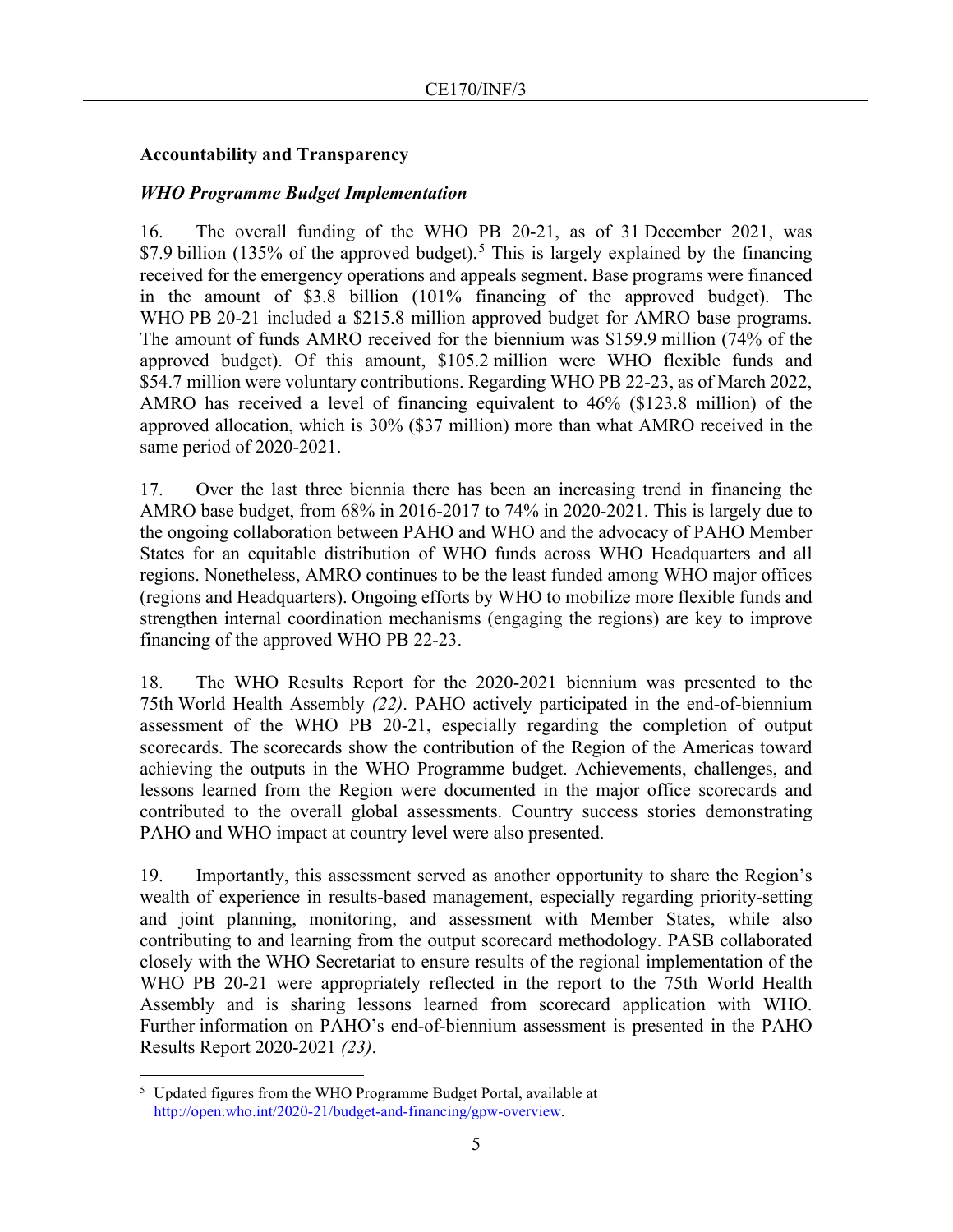## *Prevention and Responding to Sexual Exploitation, Abuse, and Harassment*

20. Following the release in September 2021 of the Final Report of the Independent Commission into the allegations of sexual exploitation and abuse (SEA) during the response to the 10th Ebola outbreak in the Democratic Republic of the Congo, $6$  PASB assisted WHO in preparing its management response letter to the findings and recommendations contained in the report and in reviewing various communications to personnel. PASB is also a member of the WHO Task Team on Prevention and Response to Sexual Exploitation and Abuse and Harassment (PRSEAH) and actively participates in the Task Team's regular meetings.

21. Through funding provided by WHO, PASB is establishing two dedicated positions to help prevent and respond to SEA, conduct awareness-raising activities, and carry out training in the Region of the Americas. In addition, WHO is providing \$600,000 in funding to PASB for PRSEAH-related activities.

22. WHO has established a high-level team and invested considerable resources in developing and implementing an action plan, strategies, initiatives, and awareness-raising campaigns to address SEA. PASB continues to collaborate with WHO and to benefit from the expertise that has been assembled to improve its own policies and practices on PRSEAH.

## **Action by the Executive Committee**

23. The Executive Committee is invited to take note of the information presented in this document and provide any comments it deems pertinent.

## **References**

- 1. Pan American Health Organization. Report on Strategic Issues Between PAHO and WHO [Internet]. 56th Directing Council of PAHO, 70th Session of the Regional Committee of WHO for the Americas; 2018 Sep 23-27; Washington, DC. Washington, DC: PAHO; 2018 (Document CD56/INF/3) [cited 2022 Apr 20]. Available from: [https://www3.paho.org/hq/index.php?option=com\\_docman&task=doc\\_download&gi](https://www3.paho.org/hq/index.php?option=com_docman&task=doc_download&gid=45799&Itemid=270&lang=en) [d=45799&Itemid=270&lang=en.](https://www3.paho.org/hq/index.php?option=com_docman&task=doc_download&gid=45799&Itemid=270&lang=en)
- 2. Pan American Health Organization. Report on Strategic Issues Between PAHO and WHO [Internet]. 59th Directing Council of PAHO, 73rd Session of the Regional Committee of WHO for the Americas; 2021 Sep 20-24; virtual session. Washington, DC: PAHO; 2021 (Document CD59/INF/2) [cited 2022 Apr 20]. Available from: [https://www.paho.org/en/documents/cd59inf2-report-strategic-issues-between-paho](https://www.paho.org/en/documents/cd59inf2-report-strategic-issues-between-paho-and-who)[and-who.](https://www.paho.org/en/documents/cd59inf2-report-strategic-issues-between-paho-and-who)

<span id="page-5-0"></span><sup>&</sup>lt;sup>6</sup> The Independent Commission was appointed by the WHO Director-General on 15 October 2020 to establish the facts relating to allegations of sexual exploitation and abuse during the response to the 10th Ebola outbreak in the Democratic Republic of the Congo, identify and support survivors, ensure that any ongoing abuse had stopped, and hold perpetrators to account.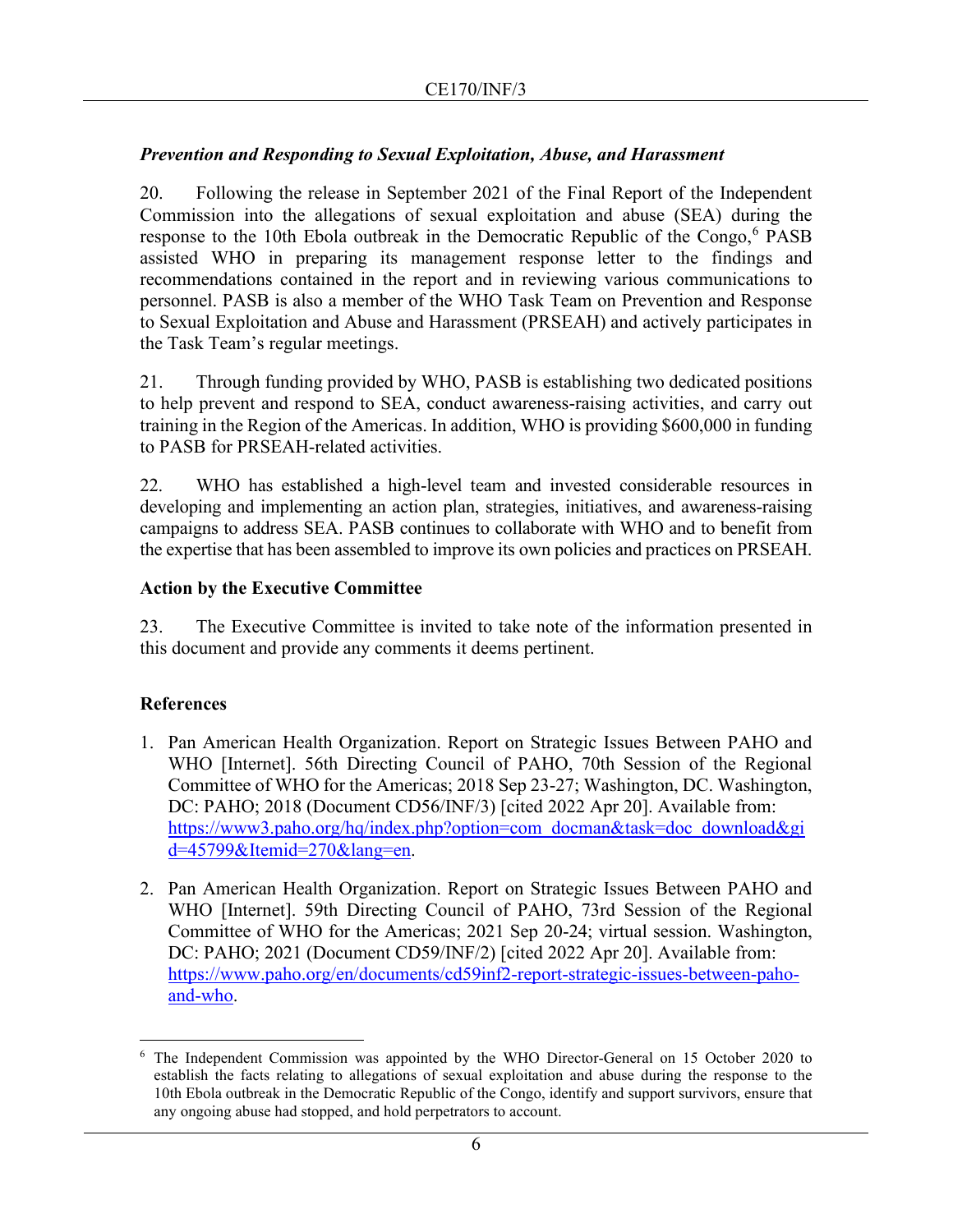- 3. World Health Organization. Strengthening WHO preparedness for and response to health emergencies [Internet]. 74th World Health Assembly; 2021 May 24-31; virtual session. Geneva: WHO; 2021 (Resolution WHA74.7) [cited 2022 Apr 18]. Available from: [https://apps.who.int/gb/ebwha/pdf\\_files/WHA74/A74\\_R7-en.pdf.](https://apps.who.int/gb/ebwha/pdf_files/WHA74/A74_R7-en.pdf)
- 4. World Health Organization. Special session of the World Health Assembly to consider developing a WHO convention, agreement or other international instrument on pandemic preparedness and response [Internet]. 74th World Health Assembly; 2021 May 24-31; virtual. Geneva: WHO; 2021 (Decision WHA74[16]) [cited 2022 Apr 18]. Available from: [https://apps.who.int/gb/ebwha/pdf\\_files/WHA74/A74\(16\)-en.pdf.](https://apps.who.int/gb/ebwha/pdf_files/WHA74/A74(16)-en.pdf)
- 5. World Health Organization. Report of the Member States Working Group on Strengthening WHO Preparedness and Response to Health Emergencies to the special session of the World Health Assembly [Internet]. Second Special Session of the World Health Assembly; 2021 Nov 29-Dec 1; virtual. Geneva: WHO; 2021 (Document SSA2/3) [cited 2022 Apr 18]. Available from: [https://apps.who.int/gb/ebwha/pdf\\_files/WHASSA2/SSA2\\_3-en.pdf.](https://apps.who.int/gb/ebwha/pdf_files/WHASSA2/SSA2_3-en.pdf)
- 6. World Health Organization. Strengthening WHO preparedness for and response to health emergencies: Interim report of the Working Group on Strengthening WHO Preparedness and Response to Health Emergencies [Internet]. 150th Session of the Executive Board; 2022 Jan 24-29; virtual. Geneva: WHO; 2022 (Document EB150/16) [cited 2022 Apr 18]. Available from: [https://apps.who.int/gb/ebwha/pdf\\_files/EB150/B150\\_16-en.pdf.](https://apps.who.int/gb/ebwha/pdf_files/EB150/B150_16-en.pdf)
- 7. World Health Organization. The World Together: Establishment of an intergovernmental negotiating body to strengthen pandemic prevention, preparedness and response [Internet]. Second Special Session of the World Health Assembly; 2021 Nov 29-Dec 1; virtual. Geneva: WHO; 2021 (Decision SSA2[5]) [cited 2022 January 14]. Available from: [https://apps.who.int/gb/ebwha/pdf\\_files/WHASSA2/SSA2\(5\)-en.pdf.](https://apps.who.int/gb/ebwha/pdf_files/WHASSA2/SSA2(5)-en.pdf)
- 8. World Health Organization. Standing Committee on Pandemic and Emergency Preparedness and Response [Internet]. 150th Session of the Executive Board; 2022 Jan 24-29; virtual. Geneva: WHO; 2021 (Decision EB150[6]) [cited 2022 Apr 18]. Available from: [https://apps.who.int/gb/ebwha/pdf\\_files/EB150/B150\(6\)-en.pdf.](https://apps.who.int/gb/ebwha/pdf_files/EB150/B150(6)-en.pdf)
- 9. World Health Organization. Strengthening the Global Architecture for Health Emergency Preparedness, Response and Resilience, Concept note for consultation process [Internet]. Geneva: WHO; 2022 [cited 2022 Apr 18]. Available from: [https://www.who.int/publications/m/item/strengthening-the-global](https://www.who.int/publications/m/item/strengthening-the-global-architecture-for-health-emergency-preparedness-response-and-resilience)[architecture-for-health-emergency-preparedness-response-and-resilience.](https://www.who.int/publications/m/item/strengthening-the-global-architecture-for-health-emergency-preparedness-response-and-resilience)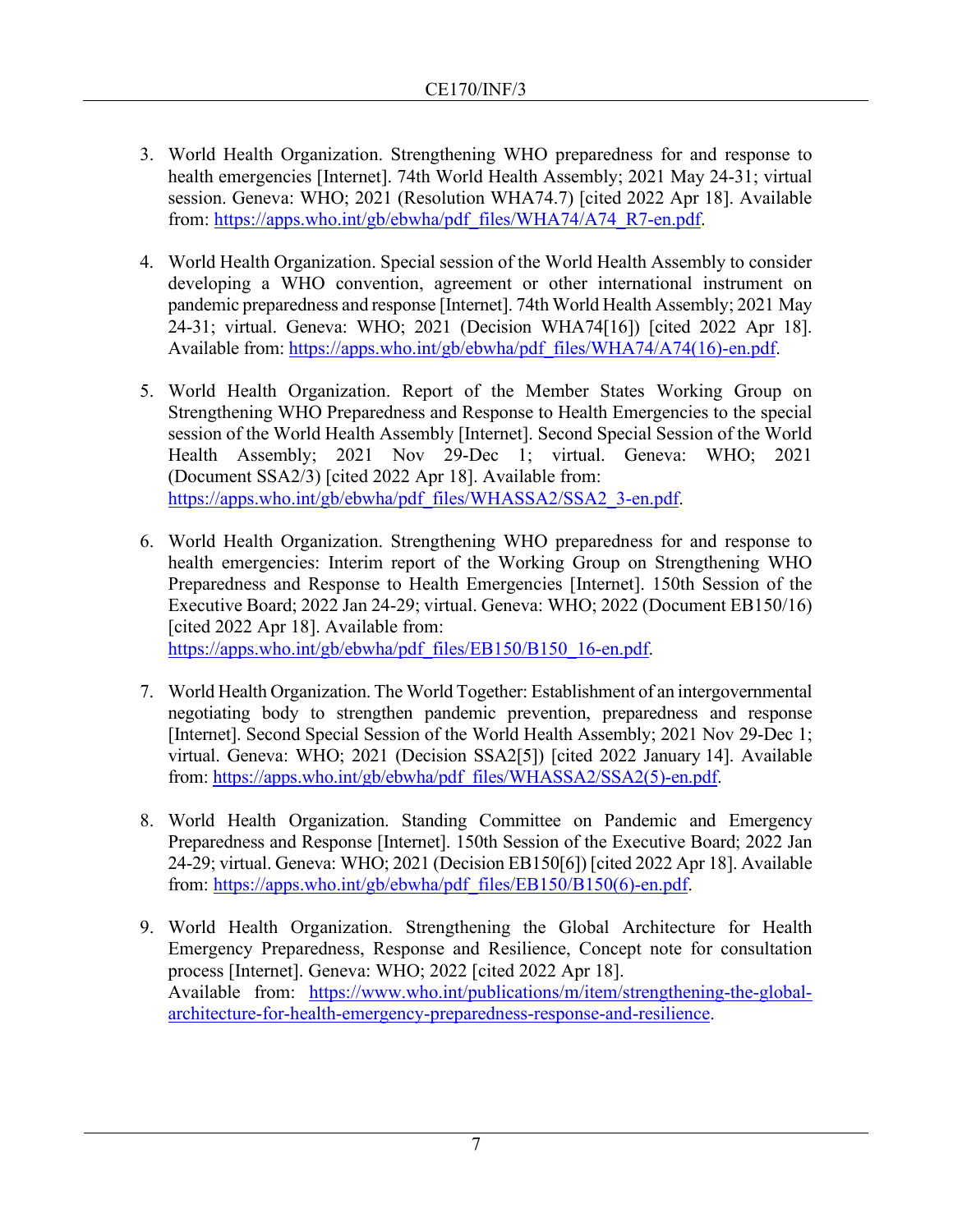- 10. Pan American Health Organization. Implementation of the International Health Regulations [Internet]. 170th Session of the Executive Committee of PAHO; 2022 June 20-24; hybrid session. Washington, DC: PAHO; 2022 (Document CE170/INF/4) [cited 2022 May 31]. Available from: [https://www.paho.org/sites/default/files/ce170-inf-4-e-ihr\\_0.pdf.](https://www.paho.org/sites/default/files/ce170-inf-4-e-ihr_0.pdf)
- 11. World Health Organization. Programme budget 2022-2023: Extending the Thirteenth General Programme of Work, 2019–2023 to 2025 [Internet]. 150th Session of the Executive Board; 2021 Jan 24-29; virtual. Geneva: WHO; 2021 (Document EB150/29) [cited 2022 May 17]. Available from: [https://apps.who.int/gb/ebwha/pdf\\_files/EB150/B150\\_29-en.pdf.](https://apps.who.int/gb/ebwha/pdf_files/EB150/B150_29-en.pdf)
- 12. World Health Organization. Programme budget 2022-2023: Proposed revision [Internet]. 150th Session of the Executive Board; 2022 Jan 24-29; virtual. Geneva: WHO; 2022 (Document EB150/28) [cited 2022 May 17]. Available from: [https://apps.who.int/gb/ebwha/pdf\\_files/EB150/B150\\_28-en.pdf.](https://apps.who.int/gb/ebwha/pdf_files/EB150/B150_28-en.pdf)
- 13. World Health Organization. Programme budget 2022-2023 [Internet]. 74th World Health Assembly; 2021 May 24-31; virtual. Geneva: WHO; 2021 (Resolution WHA74.3) [cited 2022 May 17]. Available from: [https://apps.who.int/gb/ebwha/pdf\\_files/WHA74/A74\\_R3-en.pdf.](https://apps.who.int/gb/ebwha/pdf_files/WHA74/A74_R3-en.pdf)
- 14. Pan American Health Organization. Strategic Plan of the Pan American Health Organization 2020-2025 [Internet]. 57th Directing Council of PAHO, 71st Session of the Regional Committee of WHO for the Americas; 2019 Sep 30-Oct 4; Washington, DC. Washington, DC: PAHO; 2019 (Official Document 359) [cited 2022 May 17]. Available from: [https://iris.paho.org/handle/10665.2/51599.](https://iris.paho.org/handle/10665.2/51599)
- 15. World Health Organization. Programme budget 2022-2023: Extending the Thirteenth General Programme of Work, 2019-2023 to 2025 [Internet]. 75th World Health Assembly; 2022 May 22-28; virtual. Geneva: WHO; 2022 (Document A75/8) [cited 2022 May 17]. Available from: [https://apps.who.int/gb/ebwha/pdf\\_files/WHA75/A75\\_8-en.pdf.](https://apps.who.int/gb/ebwha/pdf_files/WHA75/A75_8-en.pdf)
- 16. World Health Organization. Proposed revision to the Programme budget 2022-2023 [Internet]. 75th World Health Assembly; 2022 May 22-28; virtual. Geneva: WHO; 2022 (Document A75/6) [cited 2022 May 17]. Available from: [https://apps.who.int/gb/ebwha/pdf\\_files/WHA75/A75\\_6-en.pdf.](https://apps.who.int/gb/ebwha/pdf_files/WHA75/A75_6-en.pdf)
- 17. Pan American Health Organization. Program Budget of the Pan American Health Organization 2022-2023: Proposed Amendments [Internet]. 170th Session of the Executive Committee of PAHO; 2022 Jun 20 24; hybrid session. Washington, DC: PAHO; 2022 (Document CE170/12) [forthcoming].